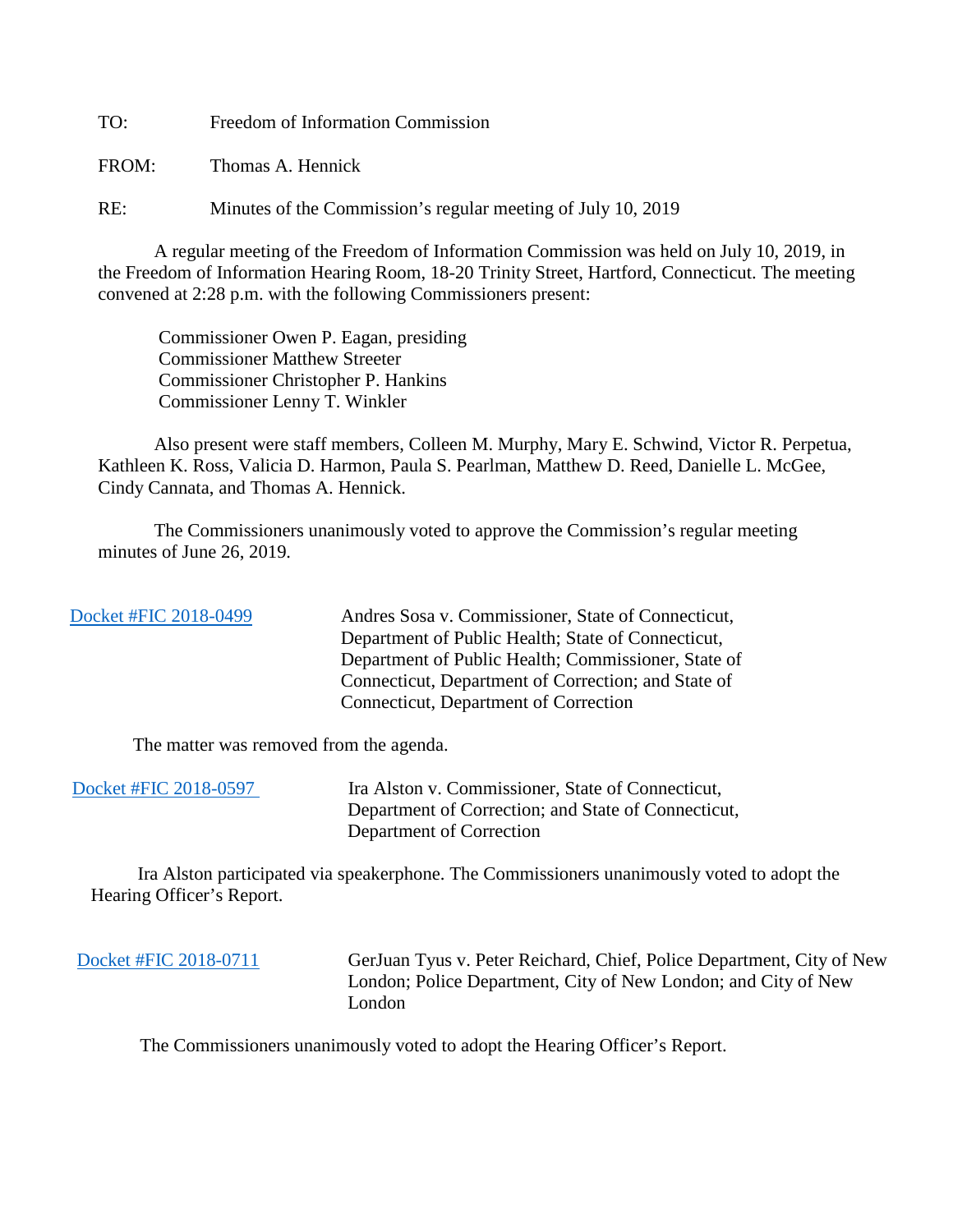Minutes, Regular Meeting, July 10, 2019 Page 2

| Docket #FIC 2018-0396                                              | Mario Boone and WTNH News 8 v. Mayor, Town of<br>Rocky Hill; and Town of Rocky Hill                                                                                             |
|--------------------------------------------------------------------|---------------------------------------------------------------------------------------------------------------------------------------------------------------------------------|
|                                                                    | The Commissioners unanimously voted to adopt the Hearing Officer's Report.                                                                                                      |
| Docket #FIC 2018-0580                                              | Mario Boone and WTNH News 8 v. Human Resources<br>Director, City of New Haven; and City of New Haven                                                                            |
|                                                                    | The Commissioners unanimously voted to adopt the Hearing Officer's Report.                                                                                                      |
| Docket #FIC 2018-0427                                              | David Rosengren v. Daniel V. Jerram, First Selectman,<br>Town of New Hartford; and Town of New Hartford                                                                         |
|                                                                    | The Commissioners unanimously voted to adopt the Hearing Officer's Report.                                                                                                      |
| Docket #FIC 2018-0586                                              | Jeff Graves v. Chief Medical Examiner, State of<br>Connecticut, Office of the Chief Medical Examiner; and<br>State of Connecticut, Office of the Chief Medical<br>Examiner      |
| Hearing Officer's Report. The proceedings were recorded digitally. | Jeff Graves appeared on his own behalf. Assistant Attorney General Patrick Kwanashie<br>appeared on behalf of the respondents. The Commissioners unanimously voted to adopt the |
| Docket #FIC 2019-0088                                              | Patrick Gaynor v. Law Department, City of Meriden;                                                                                                                              |

 The Commissioners voted, 3-0, to adopt the Hearing Officer's Report. Commissioner Hankins recused himself from the matter.

and City of Meriden

 [Docket #FIC 2019-0149](https://portal.ct.gov/-/media/FOI/Minutes/2019/July10/2019-0149.pdf?la=en) Jenny Colucci and OPIN, Inc. v. Chief, Police Department, City of Stamford; Police Department, City of Stamford; and City of Stamford

The Commissioners unanimously voted to adopt the Hearing Officer's Report.